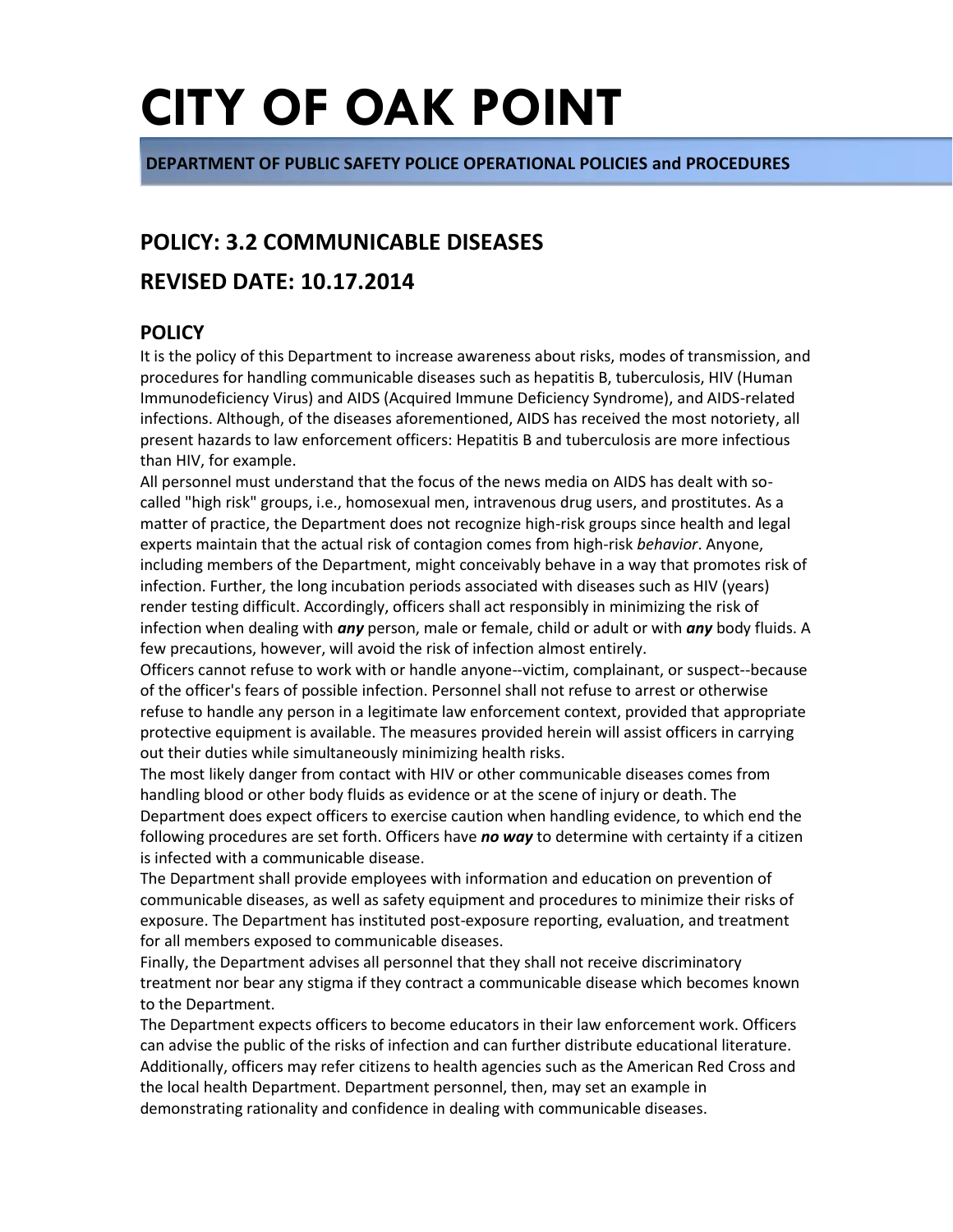### **DEPARTMENT OF PUBLIC SAFETY POLICE OPERATIONAL POLICIES and PROCEDURES**

#### **II. PURPOSE**

To establish guidelines and procedures to be followed when a member of the Department is exposed to a communicable disease with a risk of major illness or death and to establish procedures for handling of evidence or property that may be contaminated.

#### **III. DEFINITIONS**

- A. **Communicable disease.** An infectious disease capable of being passed to another by contact with an infected person or his/her body fluids.
- B. **AIDS (Acquired Immune Deficiency Syndrome).** A blood-borne and sexuallytransmitted disease that attacks and destroys the body's immune system. It makes people susceptible to infections, malignancies, and diseases not generally life-threatening to persons with normal immune systems. AIDS also causes disorders of the central nervous system. There is no vaccine against the virus. Personnel are advised that AIDS is *not* transmitted through any of the following (according to the Centers for Disease Control):
	- 1. Sneezing, coughing, spitting;
	- 2. Handshakes, hugging, or other non-sexual physical contact;
	- 3. Toilet seats, bathtubs, or showers;
	- 4. Various utensils, dishes, or linens used by persons with AIDS;
	- 5. Articles worn or handled by persons with AIDS, i.e., doorknobs, pens, or cups;
	- 6. Being near someone with AIDS frequently or over a long period of time;
	- 7. Riding the same transportation;
	- 8. Eating in the same public place with an AIDS-infected person; or
	- 9. Working in the same office.
- C. **ARC (AIDS-Related Complex).** A condition caused by the AIDS virus (HIV) and has a specific set of symptoms. Such symptoms include persistent fever, weight loss, skin rashes, diarrhea, and swollen lymph nodes. Although these symptoms may be debilitating, they are generally not life-threatening.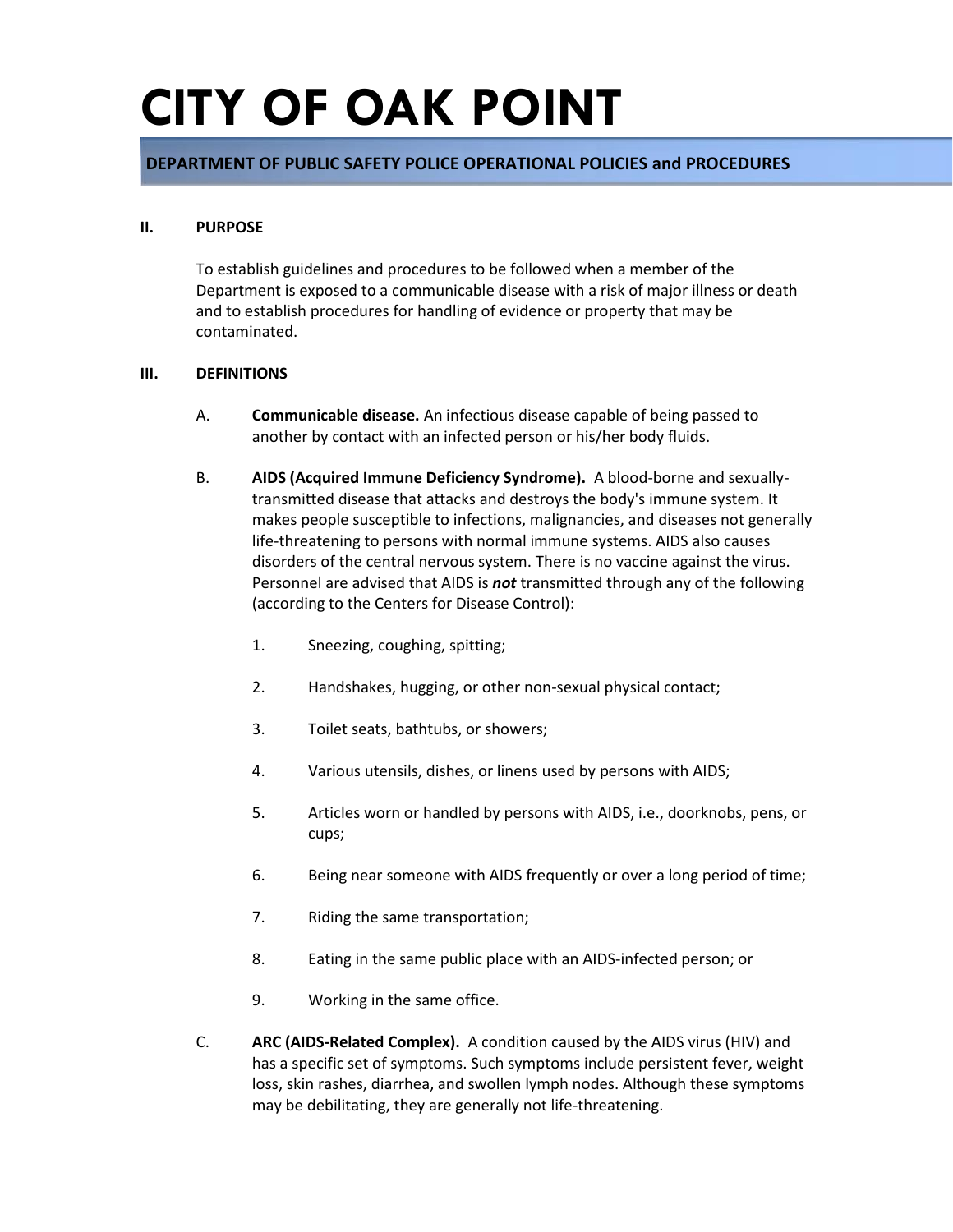### **DEPARTMENT OF PUBLIC SAFETY POLICE OPERATIONAL POLICIES and PROCEDURES**

- D. **HIV (Human Immunodeficiency Virus).** The virus that causes AIDS. HIV infects and destroys certain white blood cells, undermining the body's ability to combat infection. (Also named HTLV-III or LAV). Technically speaking, this general order aims to reduce the chance of HIV transmission, the virus that causes AIDS.
- E. **Seropositivity.** Refers to a person having antibodies to HIV, meaning that infection has occurred at some time in the past. A seropositive person can be infected with HIV for years without ever developing symptoms of AIDS. Infected persons can transmit the virus even though they may not have symptoms of AIDS.
- F. **Hepatitis B (HBV).** A viral infection that can result in jaundice, cirrhosis, and, sometimes, cancer of the liver. The virus is transmitted through exposure to blood, semen, or vaginal secretions. Two vaccines are currently available against hepatitis B [Recombivax (synthetic) or Heptivax (serum derived)].
- G. **Tuberculosis.** A bacterial disease that can be transmitted through saliva, urine, blood, and other body fluids by persons infected with it. Tuberculosis is spread *primarily* by inhaling airborne droplets from infected coughing people. It can enter the body through infected mucous on the skin (as from coughing) or from droplets that are inhaled. It is an airborne, opportunistic disease and it primarily causes lung infection. Although no vaccine against tuberculosis exits, medications are available to treat the disease.
- H. **Exposure control program.** A written agency plan, available to all employees, which details the steps taken to eliminate or minimize exposure incidents, and identifies at-risk tasks and assignments.
- I. **Personal protective equipment (PPE).** Consists of specialized clothing or equipment worn or used by employees for protection against infection. PPE does not include uniforms or work clothes without special protective qualities.
- J. **Universal precautions.** Includes controls or procedures advised by the Centers for Disease Control (CDC) that emphasize precautions based on the assumption that blood and body fluids are potentially infectious.
- K. **Ebola.** Ebola Virus Disease (EVD), or as Ebola Hemorrhagic Fever is a deadly disease caused by infection with one of the Ebola virus strains. Ebola can cause disease in humans and nonhuman. **See Section lV Ebola, for all information related to this Virus.**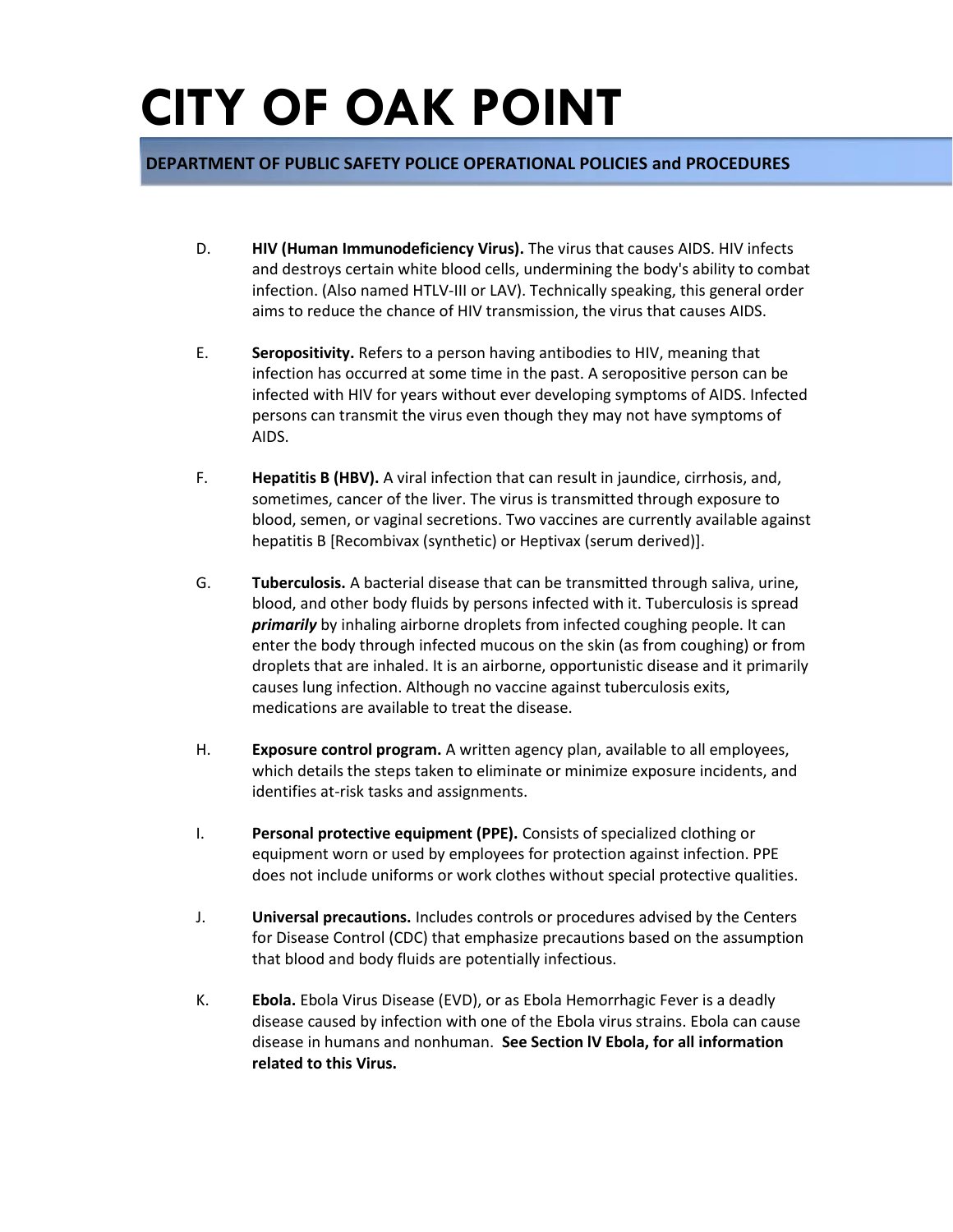### **DEPARTMENT OF PUBLIC SAFETY POLICE OPERATIONAL POLICIES and PROCEDURES**

#### **IV. GENERAL RESPONSIBILITIES**

- A. The Director or his designee shall develop a written exposure control plan which provides the overall strategy for limiting exposure to HIV and HBV and other viruses, and for handling exposure incidents. The plan is available to all employees and may be reviewed upon request to their immediate supervisor.
	- l. The plan adheres to the principles and procedures for the prevention of exposure as detailed in the universal precautions prescribed by the CDC plus other state or federal agencies.
	- 2. All employees, and supervisors particularly, are responsible for the maintenance of a clean, sanitary workplace, and shall inspect workplaces daily to ensure that these conditions are met.
- B. The Director or his designee shall ensure that adequate supplies are available for communicable disease control within the Department. Supervisors are responsible for maintaining continuously an adequate supply of disease control supplies for all affected personnel within their purview. Further, supervisors must ensure that:
	- l. personal protective equipment (PPE) can be found in sufficient quantities at advertised locations;
	- 2. hypoallergenic gloves and other materials are available for employees allergic to standard-issue gear;
	- 3. supplies are routinely inspected, replaced, cleaned; and
	- 4. First Aid supplies and disinfectants are available always.
- C. The Director or his designee shall ensure that the Department vehicles will each contain First Aid supplies and disinfectants as well as PPE supplies at all times:
- D. Officers using supplies in their vehicles shall replace them or arrange to have them replaced as soon as possible. **Officers shall maintain disposable gloves in their personal possession at all times.**
- E. The Director or his designee shall cause to be maintained at the Department office the following:
	- supply of disposable latex gloves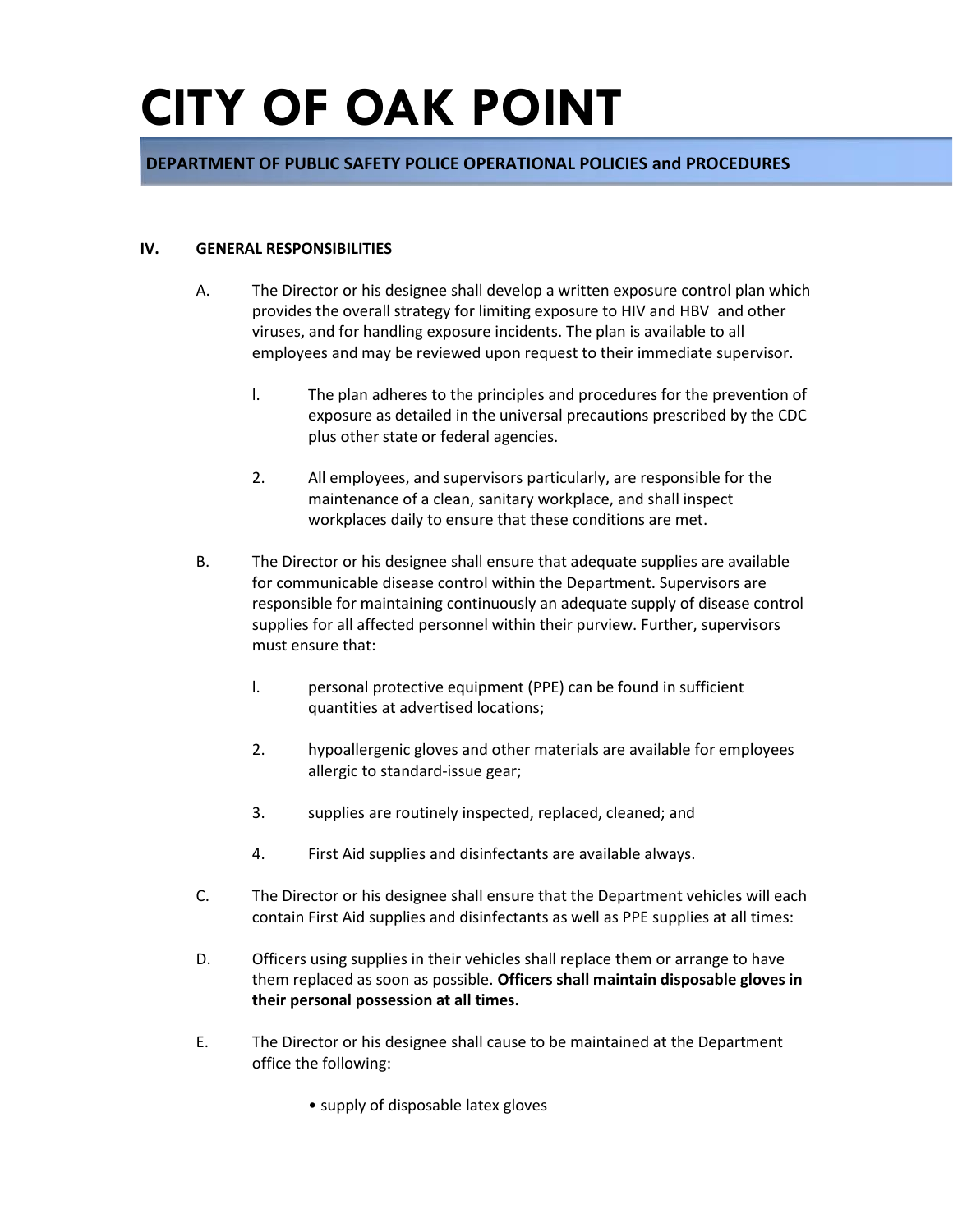## **DEPARTMENT OF PUBLIC SAFETY POLICE OPERATIONAL POLICIES and PROCEDURES**

- orange/red plastic biohazard bags and tape, or plastic bags and sealing ties
- liquid household bleach
- disposable towels/towelettes
- "Isolation Area Do Not Enter" signs or barrier tape
- buckets, mops
- N-95 masks
- F. Personnel shall use protective equipment under all appropriate circumstances unless the officer can justify otherwise.
	- l. Officers who, for whatever reason, do not use protective gear when appropriate shall document the incident as soon as practicable and submit it to the Director before the end of shift for review.
- G. All personnel whose skin comes into contact with body fluids of another shall begin disinfection procedures immediately or as soon as the situation allows: these procedures range from simple soap-and-water washing to the use of alcohol or antiseptic towelettes. All open cuts and abrasions shall be covered with waterproof bandages before personnel report for duty.

#### **V. GENERAL PRECAUTIONS**

- A. **General.** Whenever possible, officers shall wear disposable latex gloves when doing any of the following:
	- 1. Handling persons or items with any blood or body fluid products (hypodermic needles, syringes, or surfaces soiled with blood or body fluids, gun or knife wounds).
	- 2. Packaging and handling such items as evidence.
	- 3. Cleaning up blood or other secretions which appear on floors, seats, equipment, handcuffs, shoes, clothing, pens, pencils, etc.
	- 4. Making arrests or performing searches of any type (person, vehicle, home, etc.)

#### B. **Specialized Devices**

l. "Facial Shields" shall be worn whenever splashes, spray, spatter, or droplets of potentially infectious fluids endanger contamination through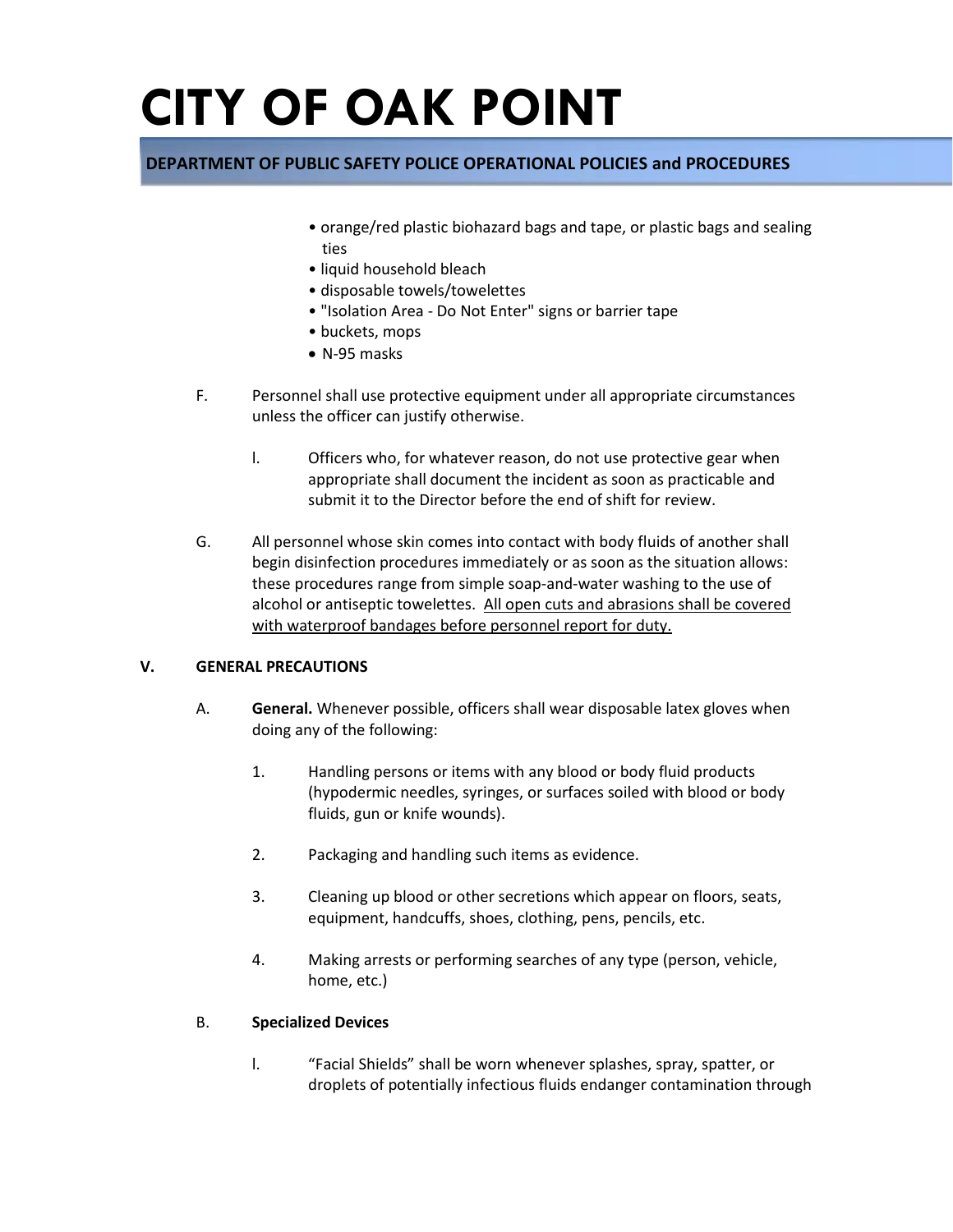### **DEPARTMENT OF PUBLIC SAFETY POLICE OPERATIONAL POLICIES and PROCEDURES**

the eyes, nose, or mouth. Shields may be worn with other protective devices such as goggles.

2. Gowns, jackets, coats, aprons shall be worn as determined by the degree of exposure anticipated, but officers must take all precautions necessary for their and the public safety.

#### C. **Handling People**

- l. Wash hands thoroughly for thirty seconds with warm water and soap after removing gloves (when handling evidence) or after contact with the subject (if bleeding or vomiting). If water is unavailable, use premoistened towelettes found in the first aid kit to decontaminate skin.
- 2. Leather gloves or their equivalent shall be worn over latex gloves when searching persons or dealing in environments, such as accident scenes, where sharp objects and bodily fluids may reasonably be encountered. Search techniques shall be used that require suspects to empty their own pockets or purses and remove sharp objects from their persons.
- 3. When transporting prisoners:
	- a. Do not put fingers in or near any person's mouth.
	- b. Transport persons with body fluids on their persons in separate vehicles from other persons. A person who is bleeding or producing a fluid may have to wear a protective covering and may not be transported until seen by EMS personnel.
	- c. Notify other support personnel or law enforcement officers during a transfer of custody that the suspect has fluids on his or her person, or that the suspect has stated that he or she has a communicable disease. Place this statement on the booking form.

#### D. **Handling Objects**

- 1. Objects contaminated with body fluids shall be double bagged, and marked to identify possible disease contamination.
- 2. Officers shall use extra care when handling any sharp objects. If officers find syringes, they shall not bend, recap, or otherwise manipulate the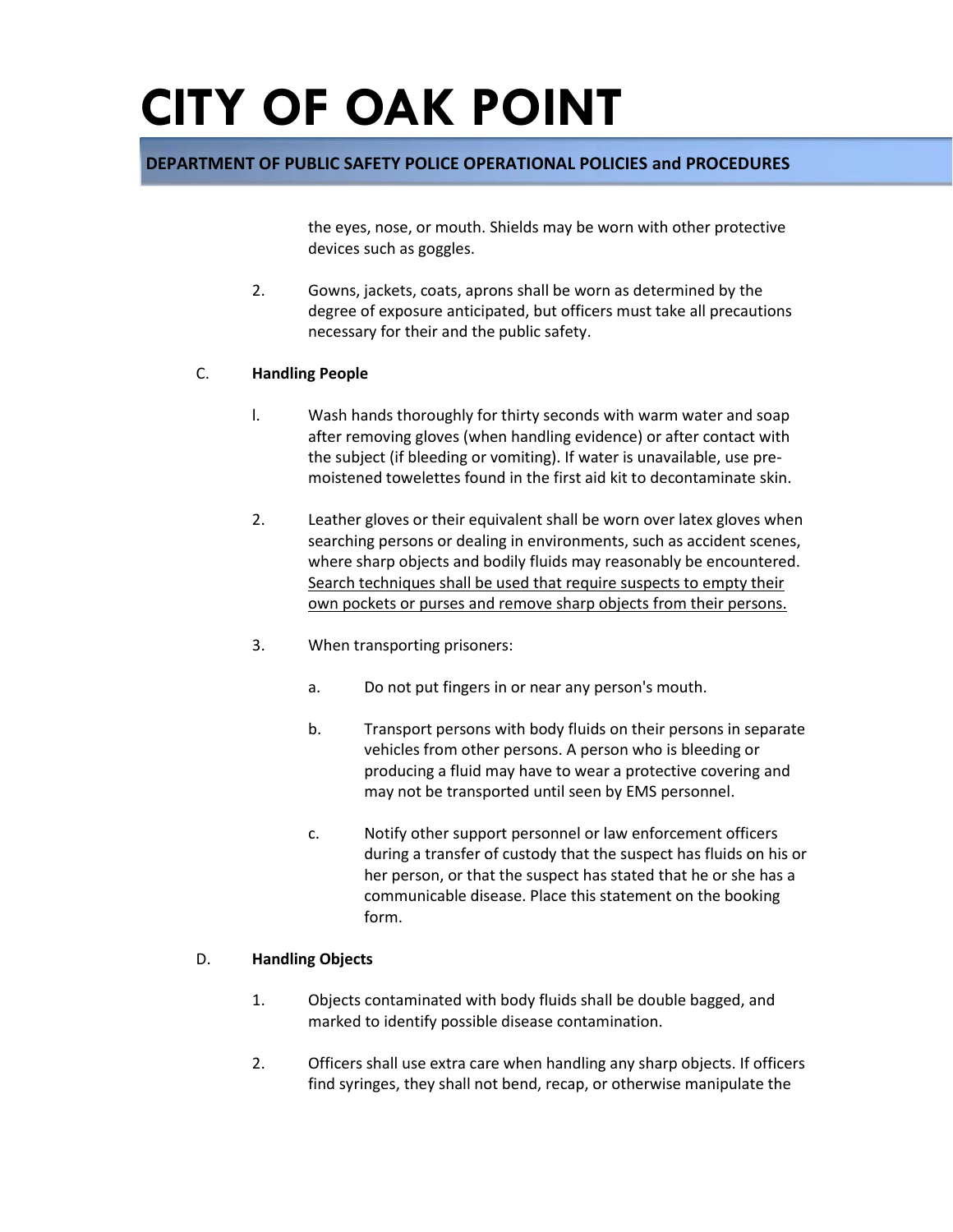### **DEPARTMENT OF PUBLIC SAFETY POLICE OPERATIONAL POLICIES and PROCEDURES**

needle in any way, but shall place them in puncture-resistant containers provided by the Department.

#### E. **Handling Fluids**

- l. Clean up blood spills or other body fluids with regular household bleach diluted 1 part bleach to 10 parts water (or use undiluted bleach, if easier). Bleach dilutions should be prepared at least every 24 hours to retain effectiveness.
	- a. Wear latex gloves during this procedure.
	- b. A soiled uniform (by blood or body fluids) should be changed as soon as possible. Wash in hot water and detergent or dispose of after autoclaving.
- 2. Departmental vehicles within which body fluids are spilled require immediate disinfection procedures. Employees who have the vehicles assigned to them shall notify their supervisor of the spill and arrange for a thorough cleaning as soon as possible.
	- a. All police vehicles will be cleaned with disinfectant at least monthly.

#### F. **Precautions When Bitten**

The danger of infection through bites is low. The victim cannot be infected with HIV through the blood of the biting person unless that person has blood in his or her mouth which comes into contact with the victim's blood. HIV cannot be transmitted through saliva. With HBV, however, transmission takes place through infected blood or blood-derived body fluids. Infection takes place by exposure of the eyes, mouth, or mucous membranes to the virus. Precautionary procedures to minimize the risk of infection include:

- 1. Encouraging the wound to bleed by applying pressure and gently "milking" the wound.
- 2. Washing the area thoroughly with soap and hot water.
- 3. Seeking medical attention at the nearest hospital.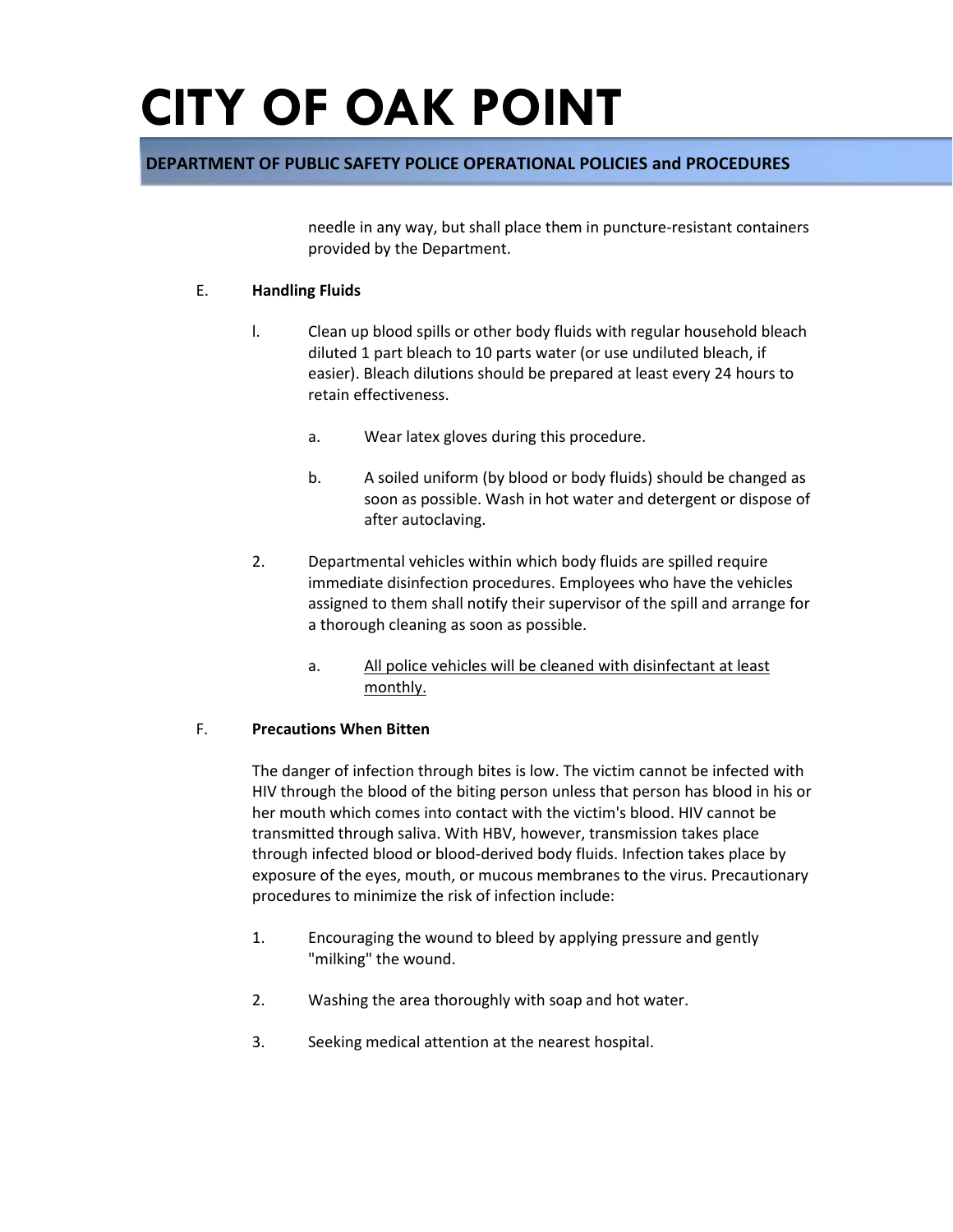### **DEPARTMENT OF PUBLIC SAFETY POLICE OPERATIONAL POLICIES and PROCEDURES**

4. Advising your supervisor, make a report, or follow any other policy for reporting injuries, including the filing of appropriate Workers' Compensation forms.

#### G. **Precautions When Punctured by Needles or Knives**

If an officer is cut or punctured by a needle or a knife or other instrument while searching a suspect or handling contaminated evidence, follow these general guidelines:

- 1. Allow the wound to bleed (unless severe bleeding occurs) until all flow ceases. Then cleanse the wound with alcohol-based cleanser (or premoistened towelettes) and then with soap and water. Do not rely exclusively on towelettes: wash wounds thoroughly with soap and water for at least 5 minutes.
- 2. Seek medical attention as soon as possible after the injury. A physician will then decide the proper treatment.
- 3. Advise your supervisor as soon as practical, make a report, or follow any other policy for reporting injuries, including the filing of appropriate Workers' Compensation forms.

#### H. **Precautions at Major Crime Scenes**

At the crime scene, officers and crime scene technicians confront unusual hazards, especially when the crime scene involves violent behavior such as homicides where large amounts of blood have been shed.

- 1. No officer at any crime scene shall eat, drink, smoke, or apply make-up.
- 2. The best protection is to wear disposable latex gloves. Any person with a cut, abrasion, or any other break in the skin on the hands should never handle blood or other body fluids without protection.
- 3. Latex gloves should be changed when they become torn or heavily soiled or if an officer leaves the crime scene (even temporarily).
- 4. If cotton gloves are worn when working with items having potential latent fingerprint value, wear cotton gloves over latex gloves.
- 5. Hands should be washed after gloves are removed, even if the gloves appear to be intact.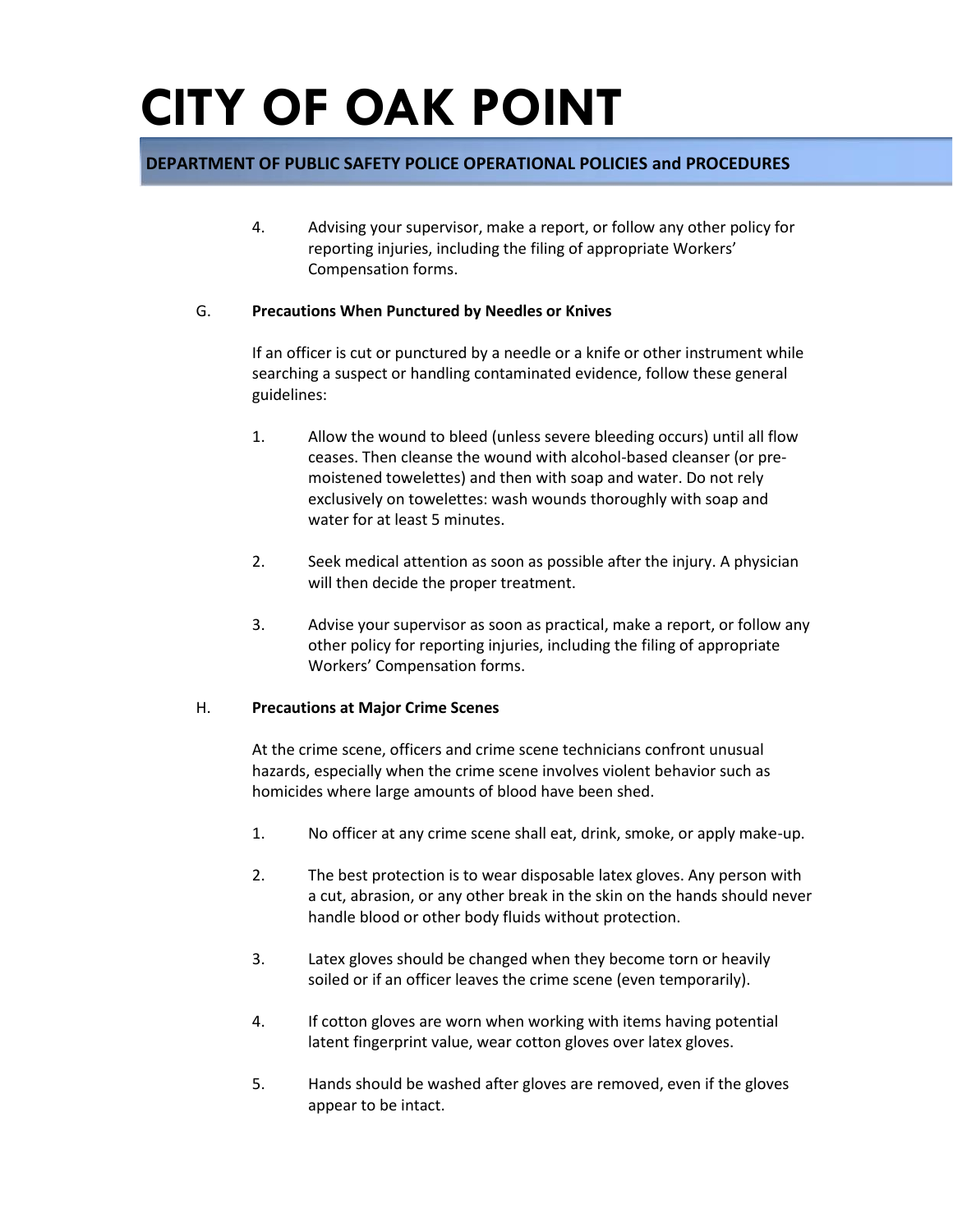### **DEPARTMENT OF PUBLIC SAFETY POLICE OPERATIONAL POLICIES and PROCEDURES**

- 6. Always keep a plastic bag in the first aid kit to be used only to collect contaminated items (gloves, masks, etc.) until they can be disposed of properly. Clearly mark the bag "Contaminated Material."
- 7. Shoes and boots can become contaminated with blood. Wash with soap and water when leaving the crime scene, or use protective disposable shoe coverings.
- 8. Wrap-around eye safety goggles and face masks should be worn when the possibility exists that dried or liquid particles of body fluids may strike the face. Particles of dried blood, when scraped, fly in many directions, so wear goggles and masks when removing the stain for laboratory analysis.
- 9. While processing the crime scene, be constantly on the alert for sharp objects, such as hypodermic needles, razors, knives, broken glass, nails, etc. Use of mirrors may be appropriate while looking under car seats, beds, etc.
- 10. Use tape--never metal staples--when packaging evidence.
- 11. If practicable, use only disposable items at a crime scene where blood or other body fluids are present.
- 12. Before releasing the crime scene, advise the owner of the potential infection risk and suggest that the owner contact the local health Department for advice.
- 13. Warning labels must be placed on all plastic evidence bags to go to the crime laboratory.

#### **VI. VACCINATIONS**

A. The Department affords all employees who have occupational exposure to hepatitis B the opportunity to take the HBV vaccination series at no cost within l0 working days of assignment to an occupationally exposed duty. The vaccination shall be provided only after the employee has received Departmental training in communicable diseases, is medically fit for the vaccinations, and has not previously received them.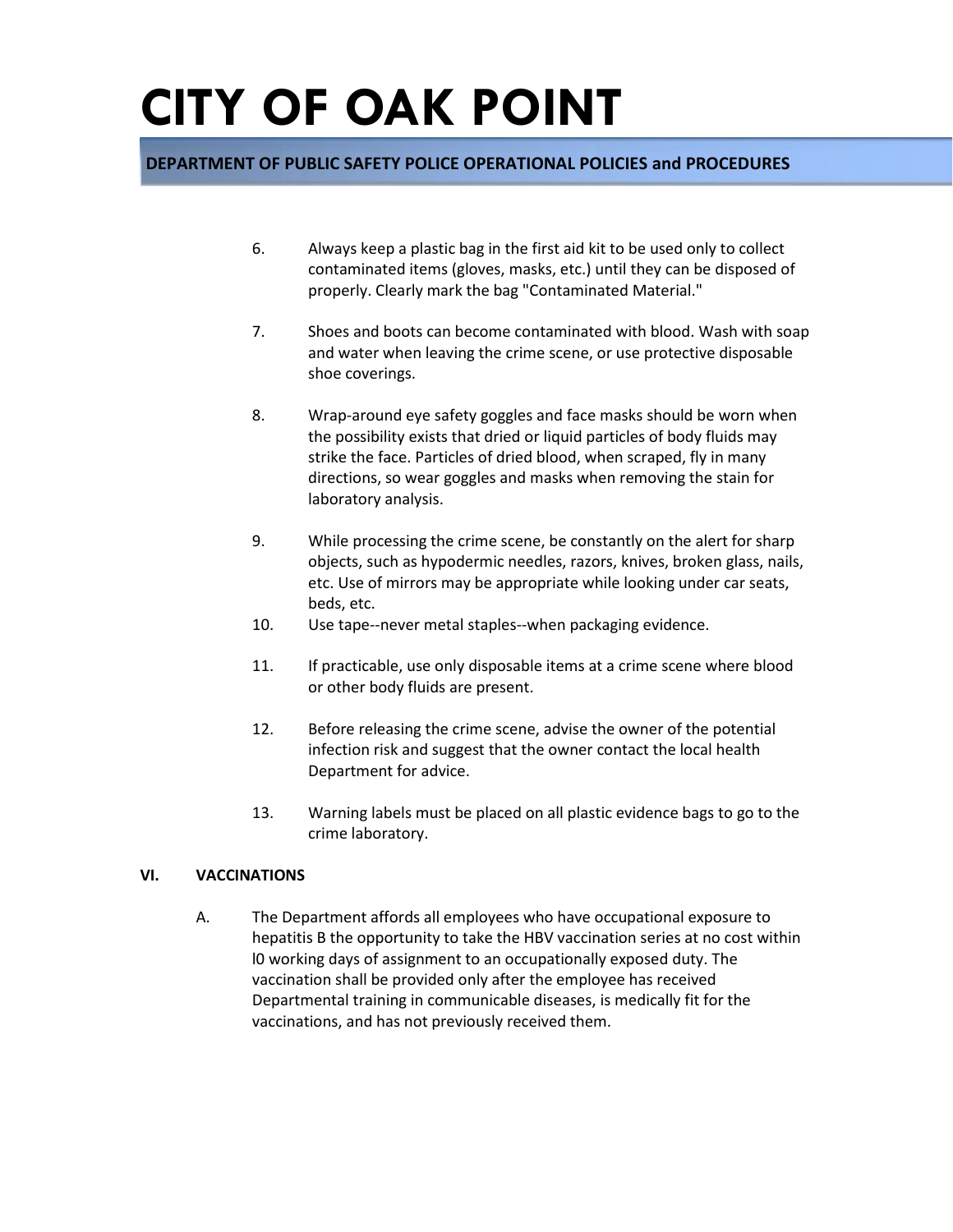### **DEPARTMENT OF PUBLIC SAFETY POLICE OPERATIONAL POLICIES and PROCEDURES**

#### **VII. OCCUPATIONAL EXPOSURE TO COMMUNICABLE DISEASES**

#### A. **Notification**

- 1. All employees shall, as soon as practical, document possible exposure to infectious fluids or materials. In any case, employees shall immediately notify their supervisor of possible exposure.
- 2. Examples of such exposure are:
	- a. Direct contact with body fluids on chapped or open areas (cuts, scratches) on the skin or on mucous membranes (i.e., eyes, mouth).
	- b. Direct mouth-to-mouth resuscitation (CPR) with or without use of a one-way valve.
	- c. Receiving a cut or puncture wound as a result of searching or arresting a suspect or handling contaminated evidence.

#### B. **Testing**

If a member of the Department is exposed to the body fluids of a person who has or is suspected to have a communicable disease, the member must be evaluated for evidence of infection by the Department physician.

- 1. The person whose body fluids came into contact with an officer may state that he or she has AIDS. Often, a person may try to prevent police from withdrawing blood for drug screening (as in a DUI arrest), although, in fact, he or she is not infected at all. While the Department cannot coerce a citizen--suspect or otherwise--to take periodic tests for infection, the Department *will* try to convince the citizen who may have transmitted infection to do so.
- 2. Personnel should understand the difficulty of transmitting HIV and hepatitis B. If infection control measures have been followed, the risk is very low.
- C. Testing for presence of infection shall be done if indicated by a medical assessment (after an incident involving the possible transfer of blood or other body fluids). The following information details testing methods and their reliability.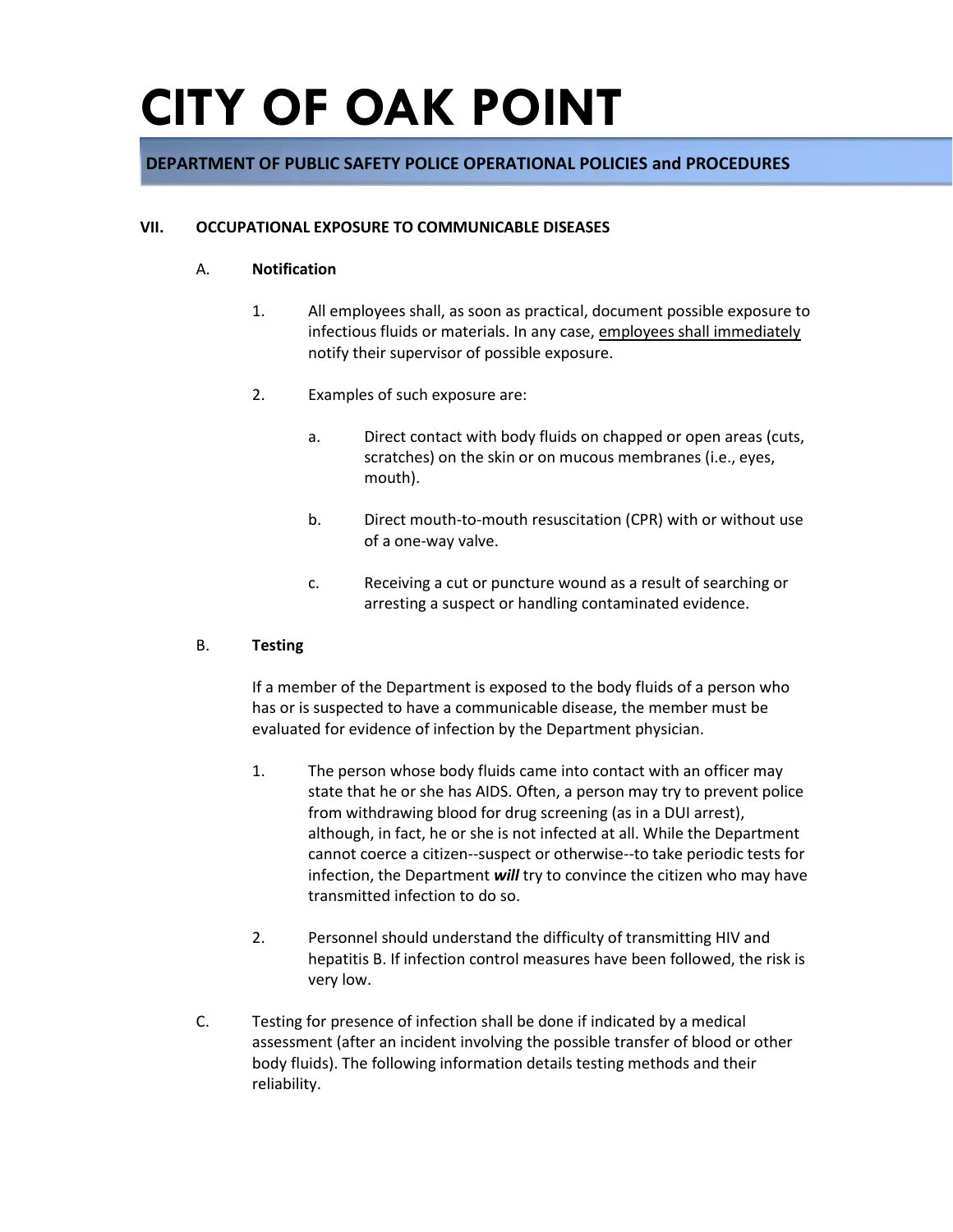### **DEPARTMENT OF PUBLIC SAFETY POLICE OPERATIONAL POLICIES and PROCEDURES**

#### 1. **AIDS/ARC/HIV:**

- a. Blood tests can detect HIV antibodies (produce by the body's immune system).
- b. The two common tests for HIV antibodies are the ELISA (Enzyme-Linked Immunosorbent Assay) and the Western Blot. Since the ELISA is less expensive and easier to perform, it is usually used as a first screen for HIV. If the ELISA identifies the person as seropositive, a second ELISA is performed. If the second test is also positive, a Western Blot is usually performed to confirm the results.
- c. Since HIV antibodies may not develop for some months after a person has been infected, an initial negative result may not mean freedom from infection. High false positive rates also occur with the use of only ELISA test.
- d. One must be tested, then, immediately following the incident (for a baseline) and then six and twelve months later.
- e. The Department shall ensure that the employee receives qualified counseling during the testing period if requested.
- 2. **Hepatitis B:** A blood test can confirm the presence of hepatitis B virus six to eight weeks after exposure. See Section VI above.
- 3. **Tuberculosis:** This disease is detected first by a skin test, then confirmed by an x-ray. The Department physician can order this test for the Department employee.
- 4. **Ebola:** See Section lV for information related to this Virus.

#### D. **Confidentiality**

Confidentiality of information concerning test results is paramount. The victim has a right to privacy in employer-maintained information about his/her health. No need exists for a supervisor routinely to know that a person tests positive (for HIV or Hepatitis B). The Department views a breach of confidentiality as a serious disciplinary problem which may result in suspension or termination of employment.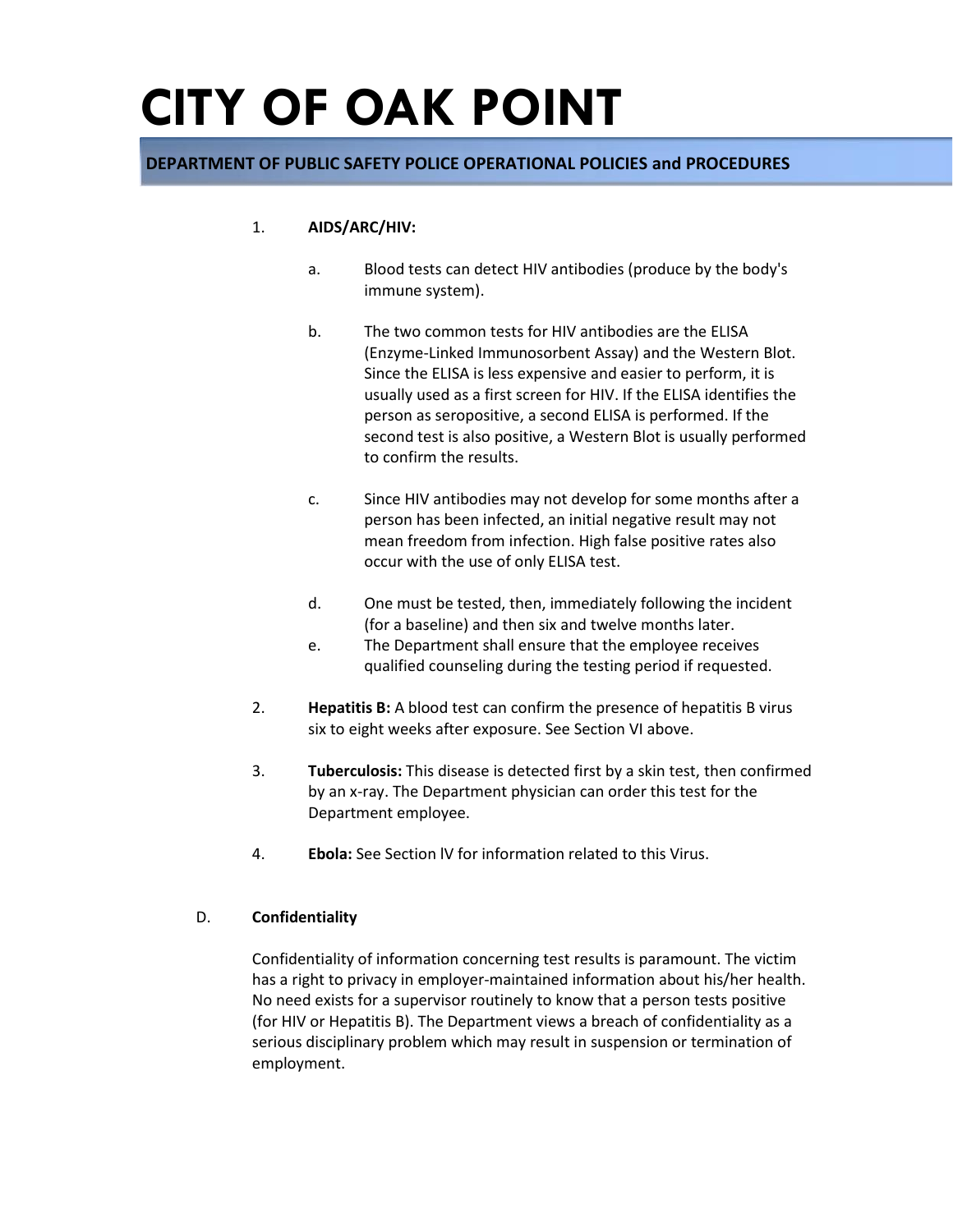## **DEPARTMENT OF PUBLIC SAFETY POLICE OPERATIONAL POLICIES and PROCEDURES**

l. Under most circumstances, medical authorities will retain confidential records unless the employee tested or state law requires it.

#### E. **Positive Test Results**

- 1. Any person who tests positive for HIV or Hepatitis B shall not be summarily removed from duty. The Department shall make no restrictions simply because of diagnosis. These diseases are not spread by casual contact (as between co-workers in the Department). The Department shall alter an employee's assignment only when he or she can no longer perform the required duties.
	- a. The Department shall ensure continued testing, if necessary, of members for evidence of infection, and shall provide psychological counseling if necessary.
- 2. Any person who tests positive for tuberculosis may be restricted from working for a period of time. The medical evaluation will determine the stage and type of disease the person has contracted and if he/she is contagious. A tuberculosis-infected person requires medication and shall not return to work until the doctor says he/she is noncommunicable. (Tuberculosis is easily transmitted and incidence in has recently shown a slight increase. After exposure to tuberculosis, a person may, after a medical evaluation, take medicine to help prevent the disease.)
- 3. Due to the communicability and mortality rate of Ebola any person showing symptoms who has been exposed to the Ebloa virus must report to a supervisor and shall not come to the station. The supervisor shall report the incident to the Director and shall retrieve and advise the employee of the most recent CDC Protocols.

#### F. **Job Performance**

- 1. Communicable disease-infected employees shall continue working as long as they maintain acceptable performance and do not pose a safety or health threat to themselves or others in the Department.
	- a. If resources permit, an employee who has medical complications from a communicable disease will either be reassigned to another job, if available, or have his/her job restructured so that he/she can remain employed. As necessary,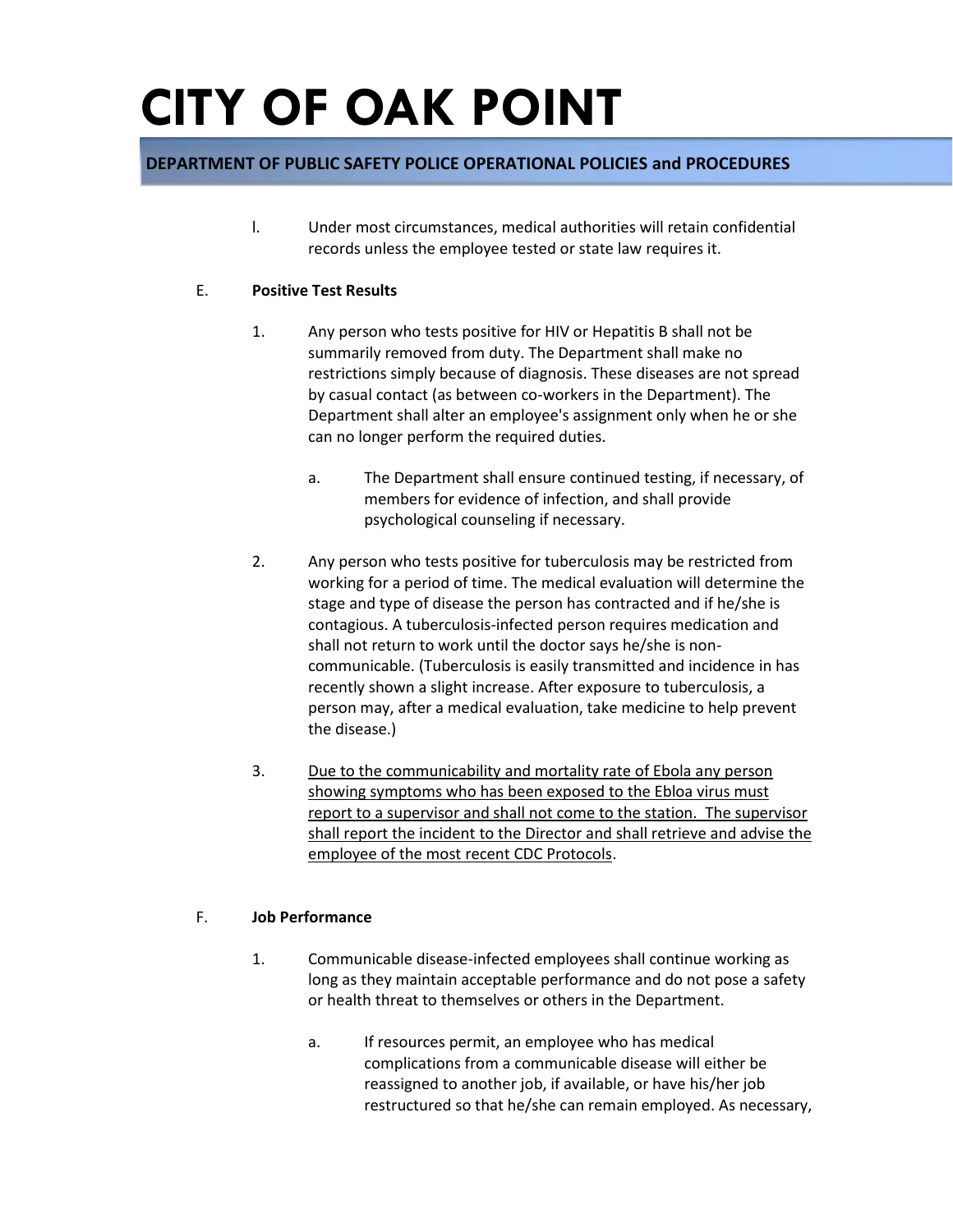### **DEPARTMENT OF PUBLIC SAFETY POLICE OPERATIONAL POLICIES and PROCEDURES**

medical documentation shall support requests for job restructure or reassignment. All personnel shall treat such employees in the same manner as employees who suffer from other serious diseases or handicaps: that is, fairly, courteously, and with dignity.

b. The Department may require an employee to be examined by the Department physician to determine if he she is able to perform his/her duties without hazard to him/herself or others.

#### G. **Federal Law**

Employees infected by communicable diseases may be protected by the federal Rehabilitation Act of 1973.

#### H. **Discrimination**

The Department expects all personnel to continue working relationships with any fellow employee recognized as having AIDS/ARC, Hepatitis B, or noncommunicable tuberculosis. The Department will consider appropriate corrective or disciplinary action against an employee who threatens or refuses to work with an infected employee or who disrupts the Department's mission.

#### I. **Records**

The agency maintains a record for each employee detailing incidents of occupational exposure, including information on vaccination status; the results of examinations and tests; health care professionals' written opinion; and any other relevant information. These records are retained by the Chief of Police in secure storage, and **shall not be disclosed or reported without the express written consent of the employee.**

#### **VIII. TRAINING**

A. Education on communicable diseases shall be continuous in the Department. The Director or his designee shall ensure that all members of the agency with occupational exposure shall receive a course of instruction on blood borne diseases before their initial assignment. Further, each affected employee will receive annual refresher training plus any additional training appropriate to the particular employee assignment.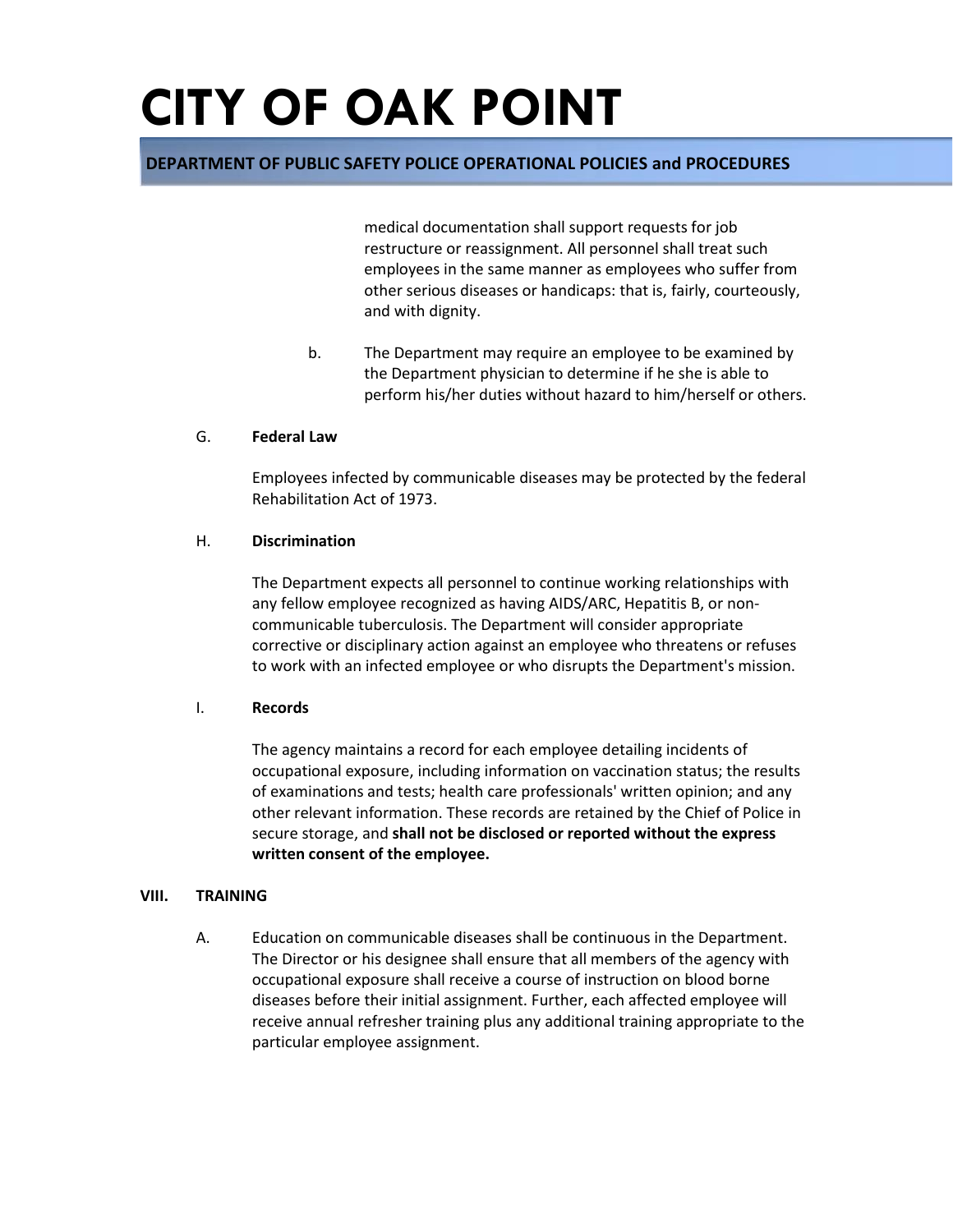### **DEPARTMENT OF PUBLIC SAFETY POLICE OPERATIONAL POLICIES and PROCEDURES**

- B. The Director or his designee shall retain complete records on instruction of employees to include dates of training; content of sessions; names and qualifications of trainers; names and job titles of attending employees.
- C. The Director or his designee is responsible for dissemination of updated information to all personnel and for appropriate educational programs about communicable diseases. These programs shall include at a minimum:
	- 1. Written information concerning AIDS/ARC/HIV, hepatitis B, and tuberculosis in the form of brochures, bulletins, memorandums, or fact sheets.
	- 2. Group and/or individual presentations and discussions provided by adequately trained personnel or experts from outside the Department.
	- 3. For more information, personnel may at any time contact:
		- a. National Hotline for AIDS 1-800-342-AIDS
		- b. AIDS Info Hotline 1-800-533-4148
		- c. AIDS Update (Dept. of Health and Human Services) 1-202-245-6867
		- d. AIDS Clearinghouse (America Responds to AIDS) 1-800-342-7514
		- e. National Institute of Justice AIDS Clearinghouse 1-301-251-5500
		- f. State and local public health Department
		- g. Local American Red Cross
		- h. Forensic laboratories

#### **AIDS-RELATED CONCERNS OF PERSONNEL**

| <b>ISSUE</b>       | <b>INFORMATION</b>                                                                                                                                                                                                             |
|--------------------|--------------------------------------------------------------------------------------------------------------------------------------------------------------------------------------------------------------------------------|
| <b>Human Bites</b> | A person who bites is typically the one who gets the blood; viral<br>transmission through saliva is highly unlikely. If bitten by<br>anyone, gently milk wound to make it blood, wash the area, and<br>seek medical attention. |
| Spitting           | Viral transmission through saliva is highly unlikely.                                                                                                                                                                          |
| Urine/feces        | Virus isolated in only very low concentrations in urine; not at all<br>in feces; no cases of AIDS or HIV infection associated with either<br>urine or feces.                                                                   |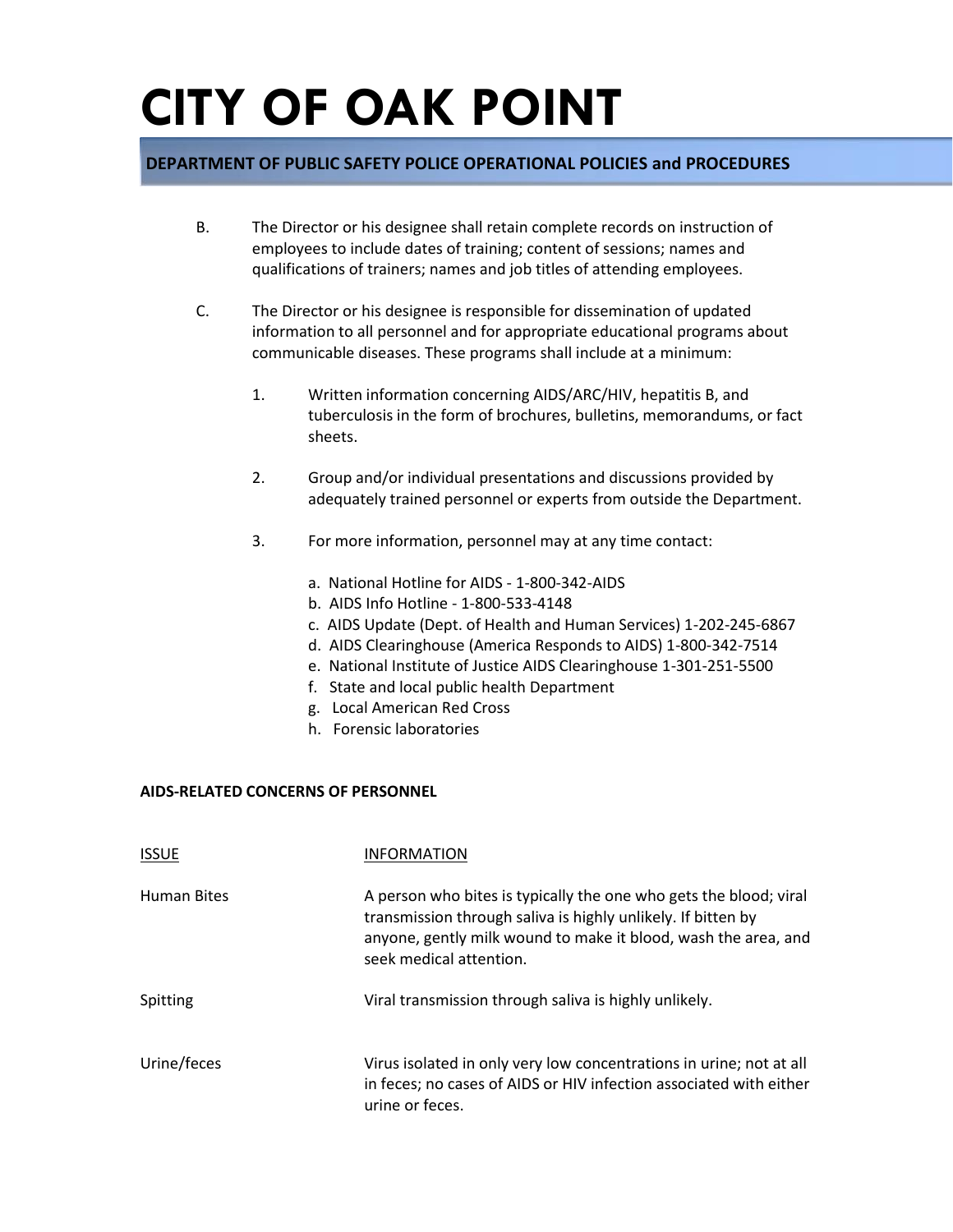### **DEPARTMENT OF PUBLIC SAFETY POLICE OPERATIONAL POLICIES and PROCEDURES**

| CPR/first aid          | To eliminate the already minimal risk associated with CPR, use<br>masks/airways; avoid blood-to-blood contact by keeping open<br>wounds covered and wearing gloves when in contact with<br>bleeding wounds. |
|------------------------|-------------------------------------------------------------------------------------------------------------------------------------------------------------------------------------------------------------|
| Body removal           | Observe crime scene rule: do not touch anything; those who<br>must come into contact with blood or other body fluids should<br>wear gloves.                                                                 |
| Casual contact         | No cases of AIDS or HIV infection attributed to casual contact.                                                                                                                                             |
| Any contact with blood | Wash thoroughly with soap and water; for body fluids clean up<br>spills with I:10 solution of household bleach.                                                                                             |
| *Source: Adapted from: | AIDS and the Law Enforcement Officer: Concerns and Policy<br>Responses by Theodore M. Hammett, Ph.D., National Institute<br>of Justice, U.S. Department of Justice, June, 1987.                             |

#### **lV. EBOLA**

**Purpose** Guidance for handling inquiries and responding to patients with suspected Ebola symptoms, and for keeping workers safe.

#### **Guidelines**

(For the purposes of this section, "EMS personnel" means pre-hospital EMS, law enforcement and fire service first responders. These EMS personnel practices should be based on the most up-to-date Ebola clinical recommendations and information from appropriate public health authorities and EMS medical direction.)

#### **Patient assessment**

Interim recommendations:

1. Address scene safety:

If dispatch advises that the patient is suspected of having Ebola, personnel should put on the PPE appropriate for suspected cases of Ebola (described [below\)](http://www.cdc.gov/vhf/ebola/hcp/interim-guidance-emergency-medical-services-systems-911-public-safety-answering-points-management-patients-known-suspected-united-states.html#ppe) before entering the scene. )When risk of Ebola is elevated in the community, it is important for Dispatch call takers to question callers regarding recent activity and symptoms. This information must be passed on to Public Safety personnel. DO NOT DEPEND ON THIS TO HAPPEN. If you are dispatched to a call regarding a sick person presenting any of the signs of Ebola and the information is not provided you are to stop, contact dispatch by phone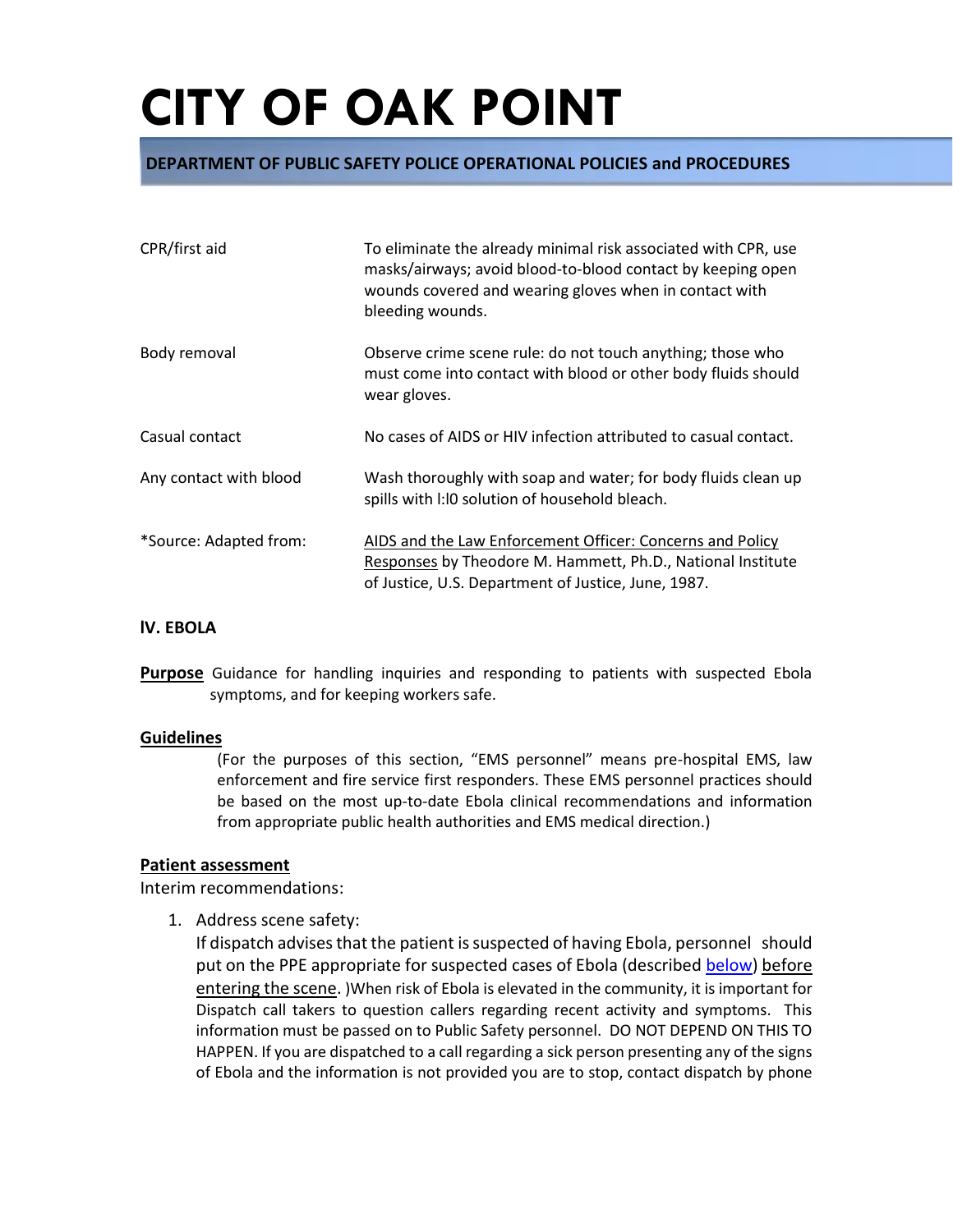### **DEPARTMENT OF PUBLIC SAFETY POLICE OPERATIONAL POLICIES and PROCEDURES**

and ask are EMS workers at risk. Personnel are to be mindful of wording used over the radio as they are not secure communications.)

- $\circ$  Keep the patient separated from other persons as much as possible.
- $\circ$  Use caution when approaching a patient with Ebola. Illness can cause delirium, with erratic behavior that can place EMS personnel at risk of infection, e.g., flailing or staggering. Police personnel may only enter the residence for the immediate preservation of human life or when requested by medical personnel for their safety. In any case officers must put on appropriate PPE.
- 2. During patient assessment and management, EMS personnel should consider the symptoms and risk factors of Ebola:
	- $\circ$  All patients should be assessed for symptoms of Ebola (fever of greater than 38.0 degrees Celsius or 100.4 degrees Fahrenheit, and additional symptoms such as severe headache, muscle pain, vomiting, diarrhea, abdominal pain, or unexplained hemorrhage). If the patient has symptoms of Ebola, then ask the patient about risk factors within the past 3 weeks before the onset of symptoms, including:
		- Contact with blood or body fluids of a patient known to have or suspected to have Ebola;
		- Residence in—or travel to— a country where an Ebola outbreak is occurring (a list of impacted countries can be accessed at the following link:  $\qquad \qquad$  link:
			- [http://www.cdc.gov/vhf/ebola/outbreaks/guinea/index.html\)](http://www.cdc.gov/vhf/ebola/outbreaks/2014-west-africa/index.html); or
		- Direct handling of bats or nonhuman primates from diseaseendemic areas.
	- o Based on the presence of symptoms and risk factors, put on or continue to wear appropriate PPE and follow the scene safety guidelines for suspected case of Ebola.
	- $\circ$  If there are no risk factors, proceed with normal EMS care.

#### **EMS Transfer of Patient Care to a Healthcare Facility**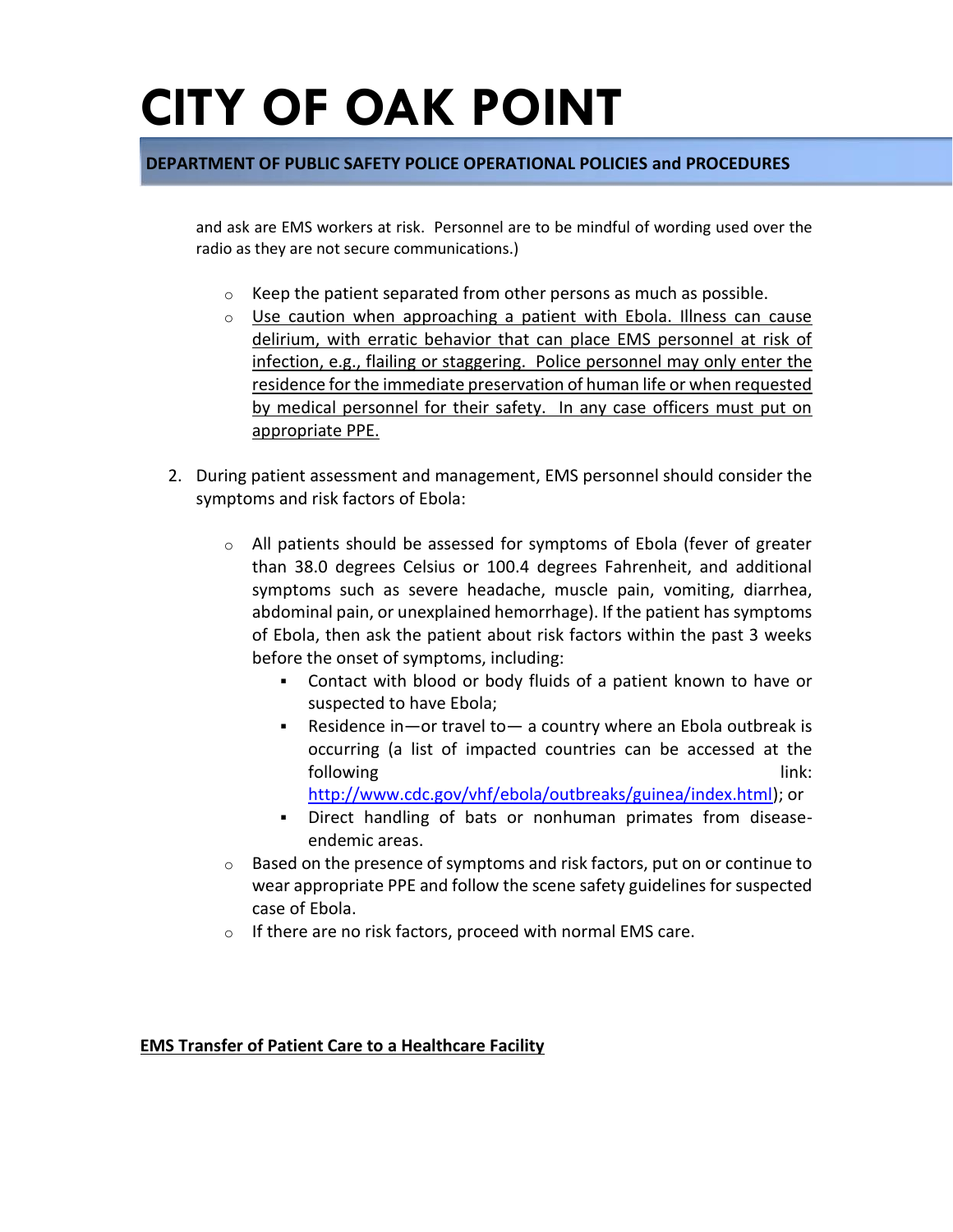### **DEPARTMENT OF PUBLIC SAFETY POLICE OPERATIONAL POLICIES and PROCEDURES**

EMS personnel should notify the receiving healthcare facility when transporting a suspected Ebola patient, so that appropriate infection control precautions may be prepared prior to patient arrival.

### **Personnel Safety**

EMS personnel involved in the treatment of patients with suspected or confirmed Ebola must wear recommended PPE.

EMS personnel can safely manage a patient with suspected or confirmed Ebola by following recommended isolation and infection control procedures, including standard, contact, and droplet precautions. Particular attention should be paid to protecting mucous membranes of the eyes, nose, and mouth from splashes of infectious material, or self-inoculation from soiled gloves. Early recognition and identification of patients with potential Ebola is critical. An EMS agency managing a suspected Ebola patient should follow these CDC recommendations:

Limit activities, especially during treatment, that can increase the risk of exposure to infectious material (e.g., airway management, cardiopulmonary resuscitation, use of needles).

Limit the use of needles and other sharps as much as possible. All needles and sharps should be handled with extreme care and disposed in puncture-proof, sealed containers.

Use of Personal protective equipment (PPE)

Use of standard, contact, and droplet precautions is sufficient for most situations when treating a patient with a suspected case of Ebola as defined above. EMS personnel should wear:

#### Gloves

Gown (fluid resistant or impermeable)

Facemask (face shield that fully covers the front and sides of the face)

Additional PPE might be required in certain situations (e.g., large amounts of blood and body fluids present in the environment), including but not limited to double gloving, disposable shoe covers, and leg coverings.

Pre-hospital resuscitation procedures such as cardiopulmonary resuscitation (CPR) frequently result in a large amount of body fluids, such as saliva and vomit. Performing these procedures in a less controlled environment (e.g., crowded room, moving vehicle) increases risk of exposure for EMS personnel. If conducted, perform these procedures under safer circumstances (e.g., stopped vehicle, cleared room, hospital destination).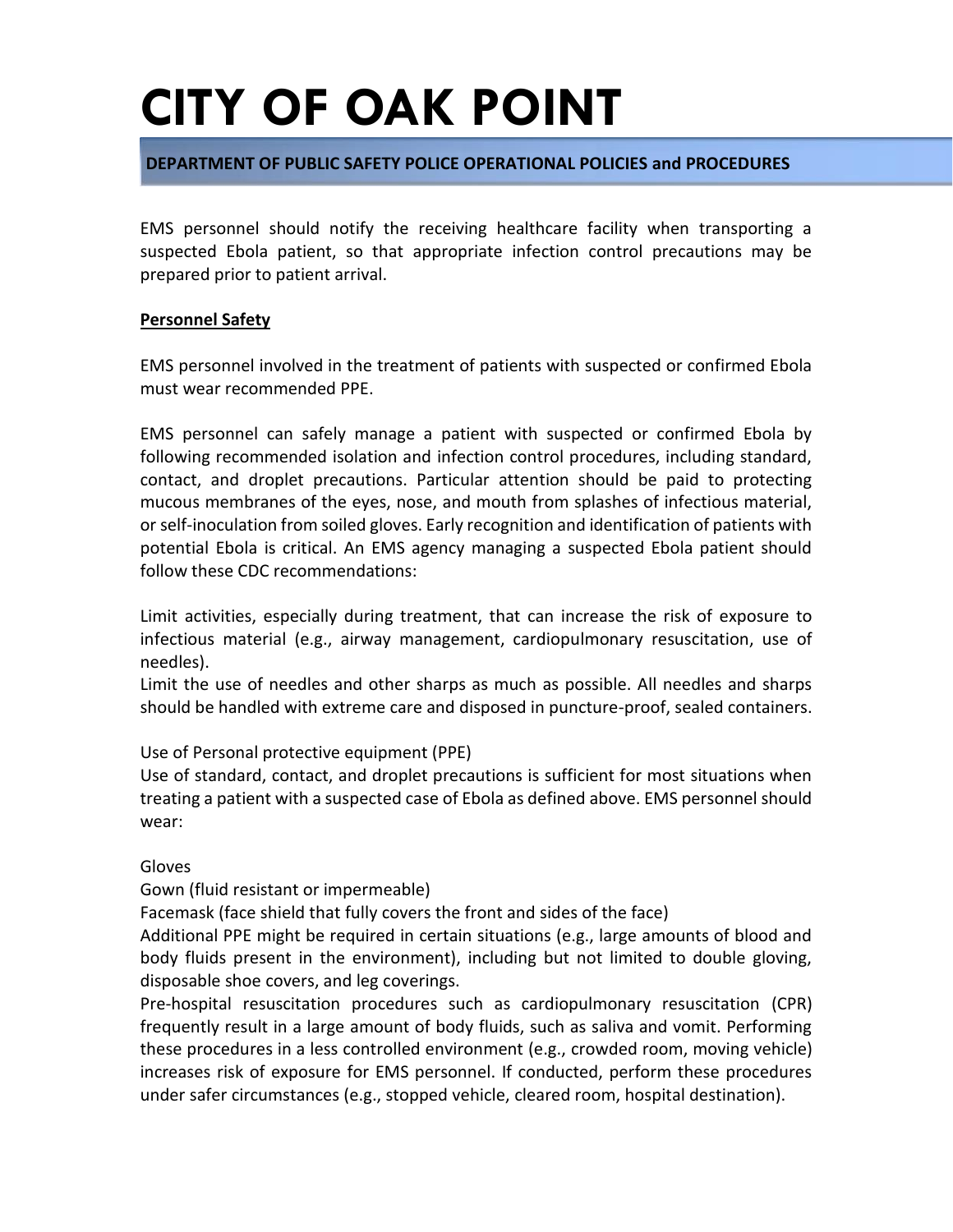### **DEPARTMENT OF PUBLIC SAFETY POLICE OPERATIONAL POLICIES and PROCEDURES**

During pre-hospital resuscitation procedures (intubation, open suctioning of airways, cardiopulmonary resuscitation):

In addition to recommended PPE, respiratory protection that is at least as protective as a NIOSH-certified fit-tested N95 filtering mask or higher should be worn (underneath a facemask).

Additional PPE must be considered for these situations due to the potential increased risk for contact with blood and body fluids including, but not limited to, double gloving, disposable shoe covers, etc.

If blood, body fluids, secretions, or excretions from a patient with suspected Ebola come into direct contact with the EMS provider's skin or mucous membranes, then the EMS provider should immediately stop working. They should wash the affected skin surfaces with soap and water and report exposure to an occupational health provider and supervisor for follow-up.

Recommended PPE should be used by EMS personnel as follows:

PPE should be worn upon entry into the scene and continued to be worn until personnel are no longer in contact with the patient.

PPE should be carefully removed without contaminating one's eyes, mucous membranes, or clothing with potentially infectious materials.

PPE should be placed into a medical waste container at the hospital or double bagged and held in a secure location.

Re-useable PPE should be cleaned and disinfected according to the manufacturer's reprocessing instructions and EMS agency policies.

Instructions for putting on and removing PPE have been published online at

http://www.cdc.gov/HAI/prevent/ppe.html and http://www.cdc.gov/vhf/ebola/pdf/ppe-poster.pdf[PDF - 2 pages].

### **Hand hygiene should be performed immediately after removal of PPE.**

## **Reporting measures by EMS personnel after caring for a suspected or confirmed Ebola patient**